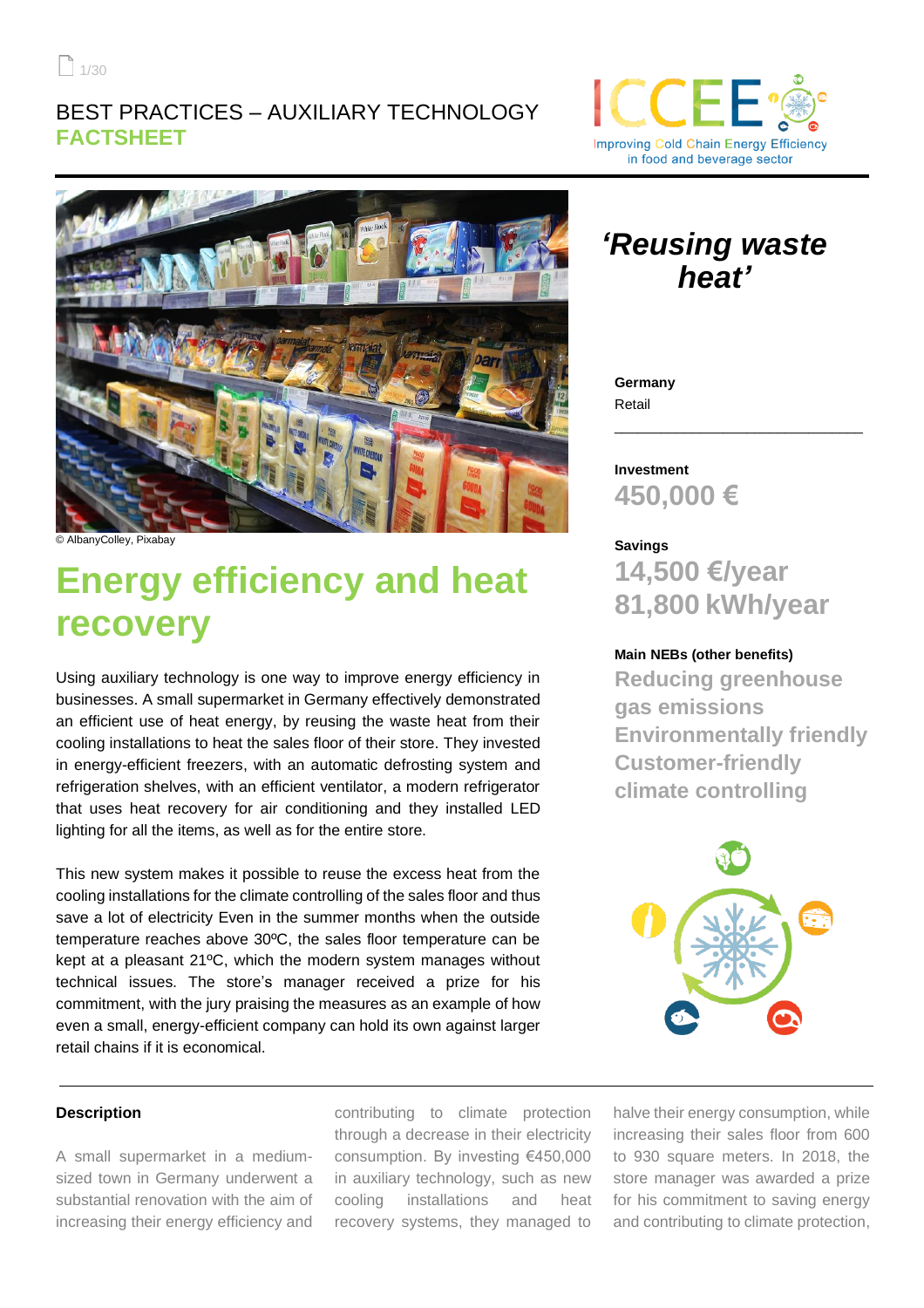## BEST PRACTICES – AUXILIARY TECHNOLOGY **FACTSHEET**



and by demonstrating that small companies can be energy efficient in an economical way.

#### **What is the improvement focus?**

The store installed a modern, more energy efficient cooling system, with an energy-saving ventilator. Because cooling installations need to be running continuously with high-duty cycles, energy-saving fans have a high impact on the total energy use of the entire system.

Additionally, the new system is also upgraded with LED lighting. Compared to traditional bulbs, light emitting diodes (LED) typically use about 25%-80% less energy and their lifetime is 3-25 times longer. The main reason that LED lighting is more energy efficient than traditional bulbs is that LEDs emit very little heat, whereas conventional bulbs emit

around 80% of their energy as heat. This makes LEDs more suited to cooling installations than traditional bulbs.

The new system is also able to reuse the excess waste heat emitted by the cooling installations to heat the sales floor. The waste heat emitted by the refrigerator is intercepted before it escapes into the atmosphere, and reused to heat water which is used for room heating purposes. This reduces the need for additional energy to heat the water, saves energy and reduces carbon emissions.

#### **Benefits**

During the renovation, the sales floor was increased from 600 to 930 square meters, and the refrigerated shelves were extended from 21 to 35 meters. Despite these increases in spaces that need temperaturecontrolling, the new system has been able to cut the store's electricity use for heating by half, and the electricity consumption for cooling by more than a quarter.

The system is able to keep the temperature of the sales floor at a comfortable 21ºC without technical issues, even in the summer months when the outside temperature can rise far above 30ºC. The investment has thereby led to lower energy costs while preserving the quality of the service.

The improvement of energy efficiency made by using the new refrigeration technology and heat recovery can be implemented in all kinds of supermarkets or other buildings with refrigeration system. Energy efficient lighting has the potential to save electricity in every building.

#### **Opportunities and barriers to implementation**

| Opportunities                                   | Barriers                              |
|-------------------------------------------------|---------------------------------------|
| Improved costumer experience due to temperature | Additional costs for renovating       |
| change                                          |                                       |
| Lower electricity consumption and related cost  | Additional costs for new technologies |
| Cross-business technology                       |                                       |

#### **Calculations**

The calculations show a quick idea of the costs and returns of this practice, as well as the economic impact after the implementation of the new equipment. For transparency's sake, the initial situation is directly compared with the final situation and a table of differences is shown broken down into the different key points of savings, using an average price of electricity and emissions taking into account their expected evolution.

|                                              | Initial situation | Final situation   |
|----------------------------------------------|-------------------|-------------------|
| Productive capacity                          | $600 \text{ m}^2$ | $930 \text{ m}^2$ |
| Annual energy consumption [kWh/year]         | 281.500           | 199.700           |
| Annual energy cooling consumption [kWh/year] | 237.000           | 185,000           |
| Annual economic energy expenditure [€/year]  | 50,000            | 35.500            |

Total investment  $(\epsilon)$  450,000<sup>1</sup>

 $<sup>1</sup>$  This is the total investment sum. The store received funding for their investment, but there is no data on how much exactly.</sup>